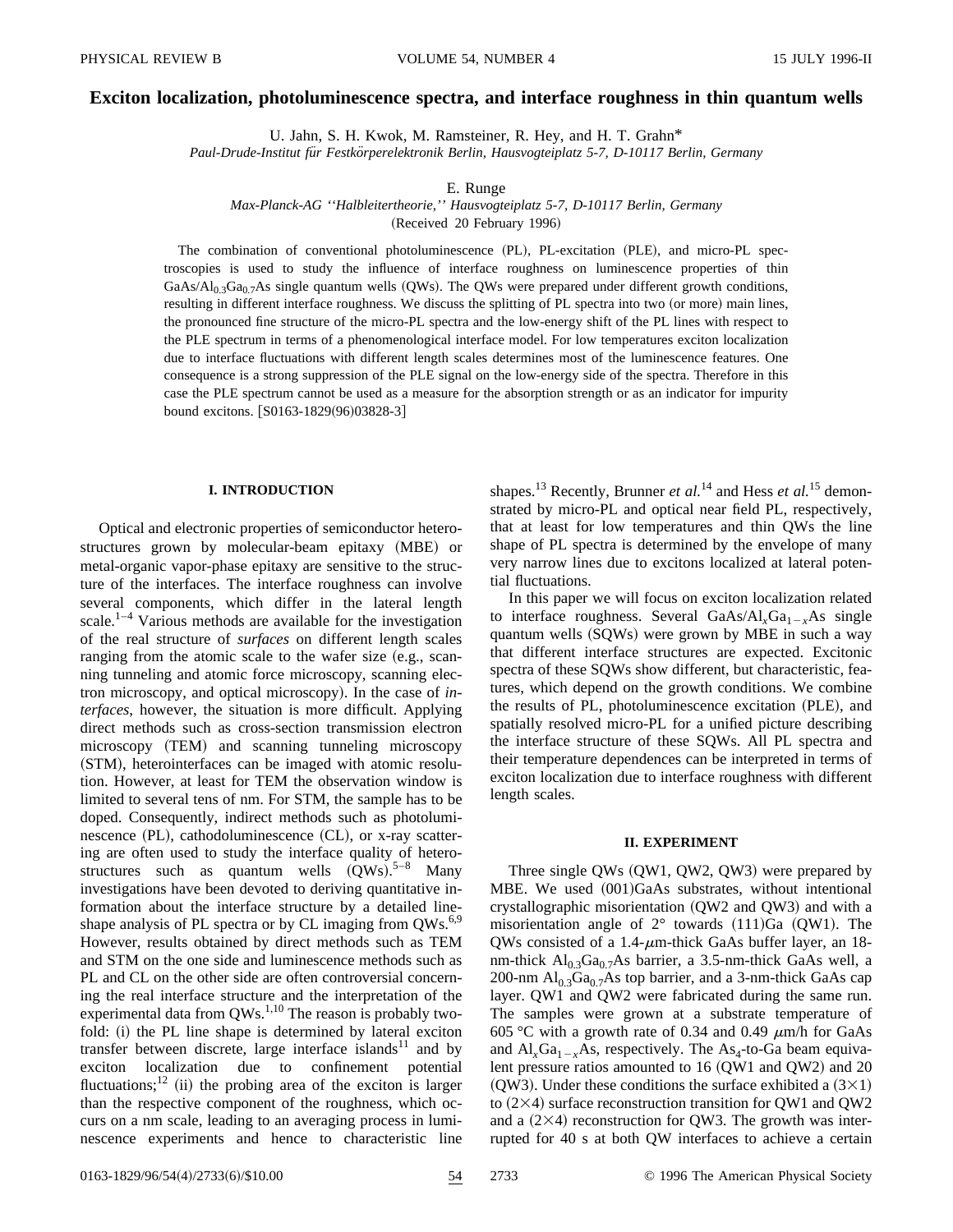smoothness. PL and PLE spectra were recorded at 5 K using an  $Ar^+$ -laser-pumped tunable Ti:sapphire laser as the excitation source. The diameter of the laser spot amounted to about 100  $\mu$ m. For the PL measurements we used an excitation energy of about 1.75 eV, i.e., above all ground-state transitions of the QWs. The PL signal was dispersed by a 1-m grating monochromator and recorded by a liquid-nitrogencooled charge-coupled device (CCD) array. The PLE signal was dispersed by the same monochromator, but detected by a cooled GaAs photomultiplier using conventional photon counting techniques. Additionally, micro-PL spectra were recorded at 5 K by a DILOR triple-grating Raman spectrometer with a CCD array detector. In this case the PL was excited by an  $Ar^+$  laser at a photon energy of 2.41 eV. The laser beam was focused to a circular spot by a microscope objective with a numerical aperture  $(NA)$  equal to 0.55. Using a pinhole aperture at the image plane of the luminescence, the effective probe size was reduced to about 1.5  $\mu$ m.

## **III. RESULTS AND DISCUSSION**

Our experimental results are summarized in Figs.  $1(a)$ –  $1(c)$  showing the PL and micro-PL spectra of the samples QW1–QW3 together with the heavy-hole line of the respective PLE spectra. Most of the published PL spectra resemble one of the spectra in Figs.  $1(a) - 1(c)$  or show at least some of their features, even in cases where multiple monolayer  $(ML)$ splitting was observed. Five characteristic features derived from the PL/PLE spectra sequence in Fig. 1 are listed below. ~For comparison with results of other authors several references are added.)

 $(i)$  The PL spectra become more structured from Fig. 1 $(a)$ to 1(c). While in Fig. 1(a) line  $\alpha$  can be described by a Gaussian line shape, the PL distribution becomes asymmetric in Fig. 1(b), and a second line  $\beta$  becomes visible on the high-energy side. In Fig. 1(c), this second line  $\beta$  is even more pronounced. Moreover, additional satellite peaks  $\alpha^*$ and  $\beta^*$  appear in the PL spectrum of QW3.<sup>1,2,6,9,16–20</sup>

(ii) The energy separation between lines  $\alpha$  and  $\beta$  is smaller than expected for a variation of the QW thickness by 1 monolayer (ML splitting).<sup>1-3,5,16,21-23</sup>

(iii) The micro-PL reveals that at least each main line  $\alpha$ , which corresponds to the low-energy PL line in Figs.  $1(b)$ and  $1(c)$ , actually consists of many, very narrow lines (full width at half maximum smaller than  $0.1-0.2$  meV). Even the spikes of line  $\beta$  in Fig. 1(c) are real spectral features and not just noise, which is confirmed by repetitive measurements. This fine structure disappears for temperatures larger than 50 K.14,15,24

(iv) The energy shift between the low-energy PL line  $\alpha$ and the PLE spectrum  $(\Delta E_{\text{PIE}})$  amounts to 5.5 meV for QW1, i.e., for the sample with a misorientation angle of 2°, and about 9 meV for QW2 and QW3 without misorientation.<sup>25</sup>

 $(v)$  The PLE signal is strongly suppressed within the spectral range of the low-energy part of the PL spectrum, where the micro-PL spectra show a pronounced fine structure.<sup>5,25</sup>

Following the arguments of Brunner  $et$   $al$ ,  $14$  we assign the part of the PL spectra which shows a fine structure in micro-PL experiments to excitons localized at interface de-



FIG. 1. Photoluminescence (dotted), micro-PL (solid), and PL excitation spectra (open circles) of three  $GaAs/Al<sub>0.3</sub>Ga<sub>0.7</sub>As single$ QWs at 5 K. For (a) the substrate misorientation angle was  $2^\circ$ towards  $(111)Ga$   $(QW1)$ , the samples  $QW2$  and  $QW3$  in  $(b)$  and  $(c)$ , respectively, were grown on substrates without crystallographic misorientation. QW1 and QW2 were grown simultaneously with an  $As<sub>4</sub>$ -to-Ga beam equivalent pressure ratio (BEP) of 16, for QW3 the value of BEP amounted to 20.

fects caused by roughness and composition fluctuations. Since our samples are undoped, and the unintentional doping density is supposed to be less than  $10^{14}$  cm<sup>-3</sup> in the GaAs layer, i.e.,  $3.5 \times 10^7$  cm<sup>-2</sup> for a well thickness of 3.5 nm, we would expect to obtain less than 0.35 spikes per  $\mu$ m<sup>-2</sup>, when each impurity contributes one line. This is two orders of magnitude less than the number of peaks  $(30–50)$  observed in the micro-PL spectra. $^{26}$  Moreover, it is not expected that the variation of our growth conditions causes an essential change of the impurity situation in the QWs. Therefore we believe that the low-energy parts of the PL spectra are related to localization of excitons at intrinsic interface defects rather than to impurities. The spectral position of each of the narrow micro-PL lines represents different localization (binding) energies  $(E_{bx})$  of the excitons, which are determined by the size and shape of the interface defects acting as a localization center. In this context, the comparison of micro-PL spectra with conventional PL and PLE spectra can result in information about the contribution of exciton localization connected with interface fluctuations to the shape and position of PL and PLE spectra. One conclusion is that the PL spectra are determined by the envelope of the narrow line distributions and reflect distinct size distributions of interface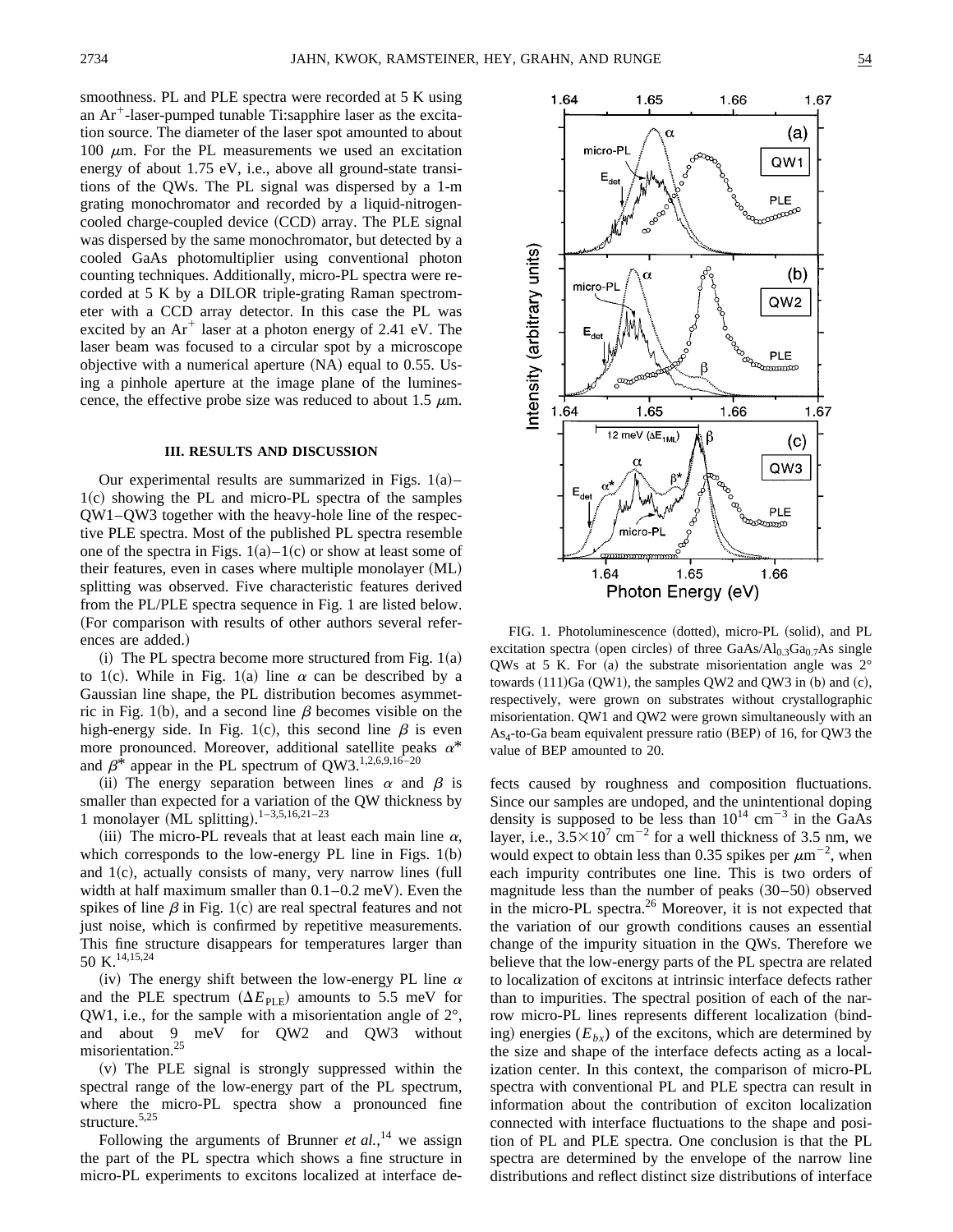

FIG. 2. Schematic sketch of the bottom and top interface of QWs grown on substrates without misorientation (a) and of the resulting lateral variation of the exciton localization energy  $E_{bx}$  (b).  $\Lambda_A$  and  $\Lambda_B$  are the lateral sizes of QW regions *A* and *B* differing in the mean thickness  $L_z$  by about 1 monolayer (ML).  $L_{xy}^A$  and  $L_{xy}^B$  are the length scales of fluctuations within regions *A* and *B*, respectively. Characteristic length scales for the bottom interface are much smaller than those of the top interface. The size of the exciton is sketched by the added ellipses.  $\alpha$ ,  $\alpha^*$ ,  $\beta$ , and  $\beta^*$  indicate QW regions contributing to the corresponding PL lines in Fig.  $1(c)$ .

defects. As proposed by Bastard *et al.*<sup>27</sup> back in 1984 within a theoretical model, the Stokes shift between absorption and PL line can be interpreted as mean value of the binding energy  $E_{bx}$  of excitons localized at these defects. This energy shift corresponds approximately to the energy shift  $\Delta E_{\text{PLE}}$ between the PL and PLE lines (we will see later that the relation between  $\Delta E_{\text{PLE}}$  and the Stokes shift is not straightforward under conditions of strong exciton localization). The Stokes shift also depends on the details of the carrier relaxation kinetics, which are determined by the carrier temperature, the carrier mobility, and correlation length of the potential fluctuations.<sup>12</sup>

With regard to our experimental results, the decrease of  $\Delta E_{\text{PLE}}$  between the samples without misorientation [Figs. 1(b) and 1(c)] and the one with a  $2^{\circ}$  misorientation angle [Fig.  $1(a)$ ] confirms the model given in Ref. 27 qualitatively, because changing the misorientation angle from 0 to 2° is expected to lead to smaller growth terraces and hence to smaller mean defect sizes. However, the nature of QW interfaces is probably very complex (different lateral shapes of interface islands or holes for given areas are possible, correlation between sizes and shapes of adjacent islands). Therefore the simplified assumption of a semi-Gaussian interface defect with only one parameter for its lateral size in Ref. 27 seems to be not suitable to give a correct quantitative description. It should be noted that for entropy and growth kinetic reasons irregular shapes and fuzzy boundaries are favored whereas energetic arguments favor regular compact shapes and straight boundaries. This is supported by the results of numerical growth simulations (see, e.g.,  $G \circ Be$  and  $Z$ immermann<sup>28</sup>). Therefore we do not attempt to describe the PL spectra quantitatively, but discuss our data qualitatively using a phenomenological interface model.

In Fig. 2 this model is illustrated. It contains sketches of the two QW interfaces in  $(a)$  and the resulting potential fluctuations experienced by excitons in (b). The nominal QW thickness is  $L<sub>z</sub>$ . We distinguish between the top and the bottom interface. On the one hand, it is expected that the bottom interface (GaAs on top of  $Al_xGa_{1-x}As$ ) shows microroughness on a nm scale and is usually described as pseudosmooth.16,28 Such interfaces cause weak, short-range potential fluctuations on a length scale much smaller than the exciton radius  $(R_B \approx 10 \text{ nm})^{29}$  On the other hand, we presume a rather flat top interface characterized by a certain distribution of rather large interface defects. In order to get an idea about the nature of this interface, we grew one sample without misorientation under the same conditions as for QW1 and QW2, but stopped the growth after the GaAs layer was completed. Surface images of this sample taken by atomic force microscopy (not shown here) from an area of  $1\times1$   $\mu$ m<sup>2</sup> show fewer than ten 1-ML steps. Therefore at least this surface, which would be the top interface of the QW, consists of 1-ML-high (deep) growth islands (valleys) with lateral sizes larger than 100 nm. Consequently, it is reasonable to distinguish QW regions *A* and *B* with lateral extents  $\Lambda_A$  and  $\Lambda_B$  much larger than  $R_B$ , which differ in the mean thickness  $\langle L_z \rangle$  by about 1 ML [cf. Fig. 2(a)]. Furthermore, within the narrower QW regions  $B$  (completed growth islands of the last of  $n$  GaAs monolayers) the probability is large that 1-ML-high *nanoislands* with lateral sizes  $L_{xy}^B < R_B$ remain. Within the QW regions *A* [uncompleted growth islands of the  $(n+1)$ th GaAs monolayer], however, it is more probable that 1-ML-deep *holes* with distances  $L_{xy}^{A}$  between each other remain. Consequently, the mean thickness  $\langle L_z \rangle^A$  $(\langle L_z \rangle^B)$ , which is the result of averaging over all holes (nanoislands), is determined by the distribution function of  $L^A_{xy}(L^B_{xy}).$ 

The hole distribution in *A* and the nanoisland distribution in *B* cause different potential fluctuations experienced by the center-of-mass motion of the excitons [cf. Fig. 2(b)].<sup>13</sup> Flat parts of regions *B* correspond to what is usually referred to as free exciton levels. It should, however, be noted that theoretically the center-of-mass wave function is expected to be localized for all exciton eigenstates. Excitons experience shallow potential minima (localization is weak and can be overcome easily by thermal activation) due to the nanoislands within  $B$  and deep potential minima (localization is strong) in  $A$ . The maximum localization (binding) energy is  $\Delta E_{1 \text{ MI}}$ , which is the change of the QW confinement energy for a well thickness variation of 1 ML. Within this picture, we will discuss the change of the PL spectra in Fig. 1.

For substrate misorientation angles of  $2^{\circ}$  (QW1) the sizes of growth terraces are expected to be not larger than about 8 nm, i.e., smaller than  $R_B \approx 10$  nm. Therefore the probed excitons cannot distinguish different terraces *A* and *B* and the PL spectrum consists of only one main line  $\alpha$  [cf. Fig. 1(a)]. The energy shift between  $\alpha$  and the PLE line of about 5 meV as well as the well-pronounced fine structure of the micro-PL spectrum indicate that the excitons are localized at potential minima. The two lines  $\alpha$  and  $\beta$  appearing in the PL spectra of QW2 and QW3 are due to the existence of large growth terraces *A* and *B* as expected for the present growth conditions, when the misorientation angle is nearly 0°. Although the area densities of regions *A* and *B* are about the same in  $QW2$  (see below), the PL line  $\alpha$  dominates in the case shown in Fig. 1(b), because excitons can be transferred from  $B$  to  $A$ before radiative recombination can take place. Therefore the Stokes shift seems at first sight to be remarkably increased from QW1 to QW2. Actually, in Figs.  $1(b)$  and  $1(c)$  the PLE band belongs to line  $\beta$ , and the PLE signal of the OW region *A* is suppressed.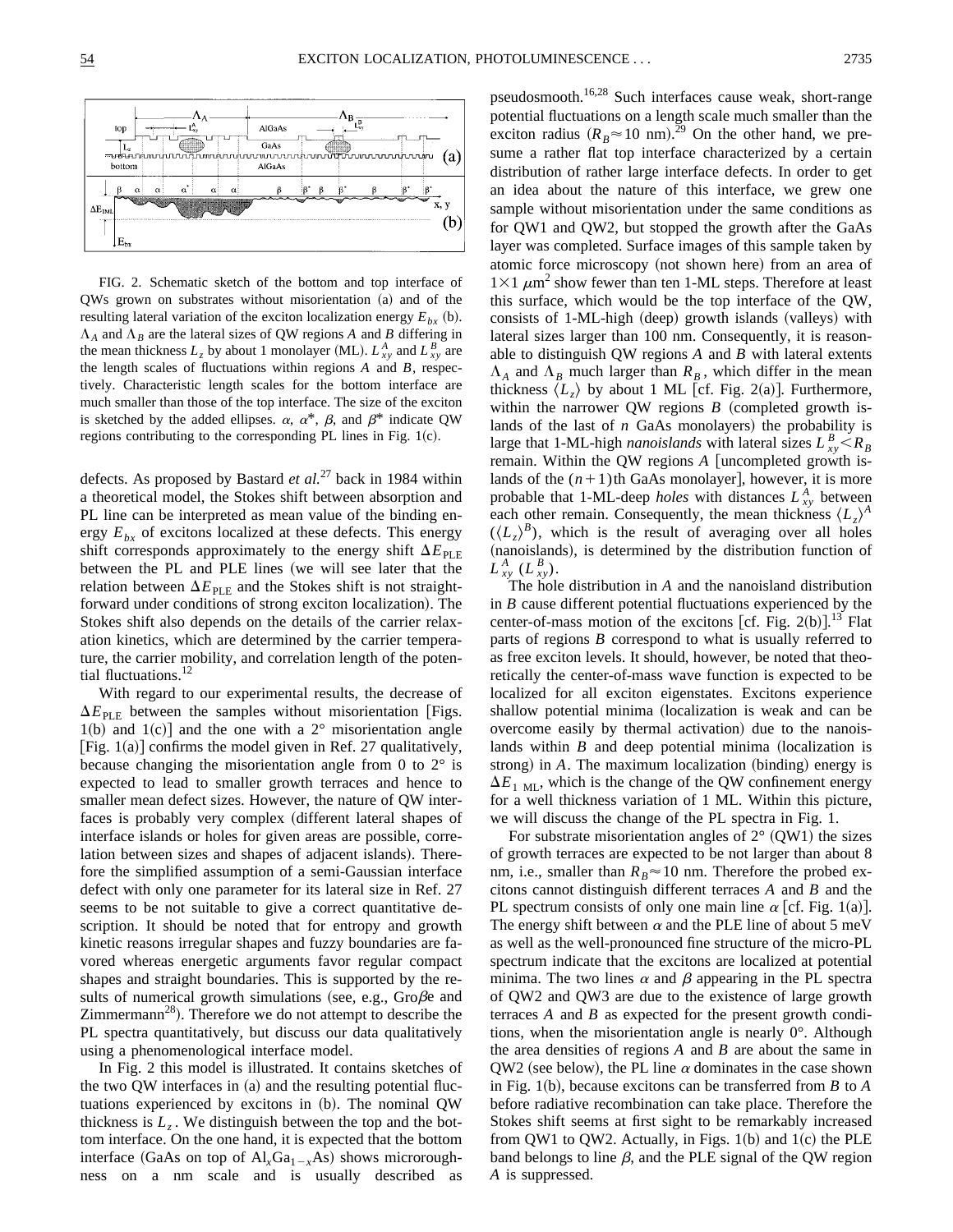For the interpretation of the high-energy lines  $\beta$  and  $\beta^*$ we focus on sample QW3 because they are well pronounced in that case due to a large area ratio between *B* and *A* regions (see below). Its micro-PL spectrum shows a fine structure within almost the whole spectral range. Therefore we argue that even in the high-energy regions *B* excitons are well localized. However, the narrow lines become weaker and their energy separation smaller with increasing photon energy, and they disappear within the high-energy tail of line  $\beta$ , indicating a decrease of the localization strength from line  $\alpha$  to  $\beta$ .

In terms of the model sketched in Fig. 2 we propose the following interpretation. For QW regions *B* a certain distribution of nanoislands causes an energy shift  $\Delta E_{\text{PLE}}^B$  of the PL line  $\beta$  which corresponds to a mean value  $\langle L_{xy} \rangle^B$  of the nanoisland size. For QW regions *A* a certain distribution of holes leads to a fluctuating and on average higher potential as expected without any holes. Therefore its main line  $\alpha$  is shifted to higher photon energies compared to the expected spectral position for exactly 1 ML thicker QW regions. This high-energy shift amounts to  $\Delta E_{1 \text{ ML}} - \Delta E_{\text{PLE}}^A$ , which depends on the mean density and size of the holes. The shift of  $\alpha$  as well as  $\beta$  leads to a ML splitting  $\Delta E_{PL}$  of the PL peaks, which is actually smaller than  $\Delta E_{1 \text{ ML}}$ . In the case of QW2 and QW3,  $\Delta E_{PL}$  amounts to 7.8 meV compared to  $\Delta E_{1 \text{ ML}} = 12 \text{ meV}$ . In this sense  $\Delta E_{\text{PLE}}^B$  and  $\Delta E_{1 \text{ ML}}$  $-\Delta E_{\text{PLE}}^A$  are a measure for the average size of the nanoislands on terraces *B* and the average distance of holes within terraces *A*, respectively. Besides these growth-induced asymmetries, differences in the relaxation and optical matrix elements of *A* and *B* regions might also contribute to ML shifts smaller than  $\Delta E_{1 \text{ ML}}$ .

The sketched model is suitable to explain the shape of the PL spectrum in Fig.  $1(c)$  in detail. The appearance of satellite lines in ML split PL spectra of QWs as in the case of QW3  $(\alpha^*/\alpha, \beta^*/\beta)$  is often interpreted by the coexistence of free excitons and impurity bound excitons.  $9,18,30$  We interpret this doublet shape of the PL spectrum in terms of the interface structure of the QW as assumed earlier by Fujiwara, Cingolani, and  $P$ loog.<sup>19</sup> Two arguments led us to this conclusion: (i) the micro-PL spectrum shows a similar fine structure in the spectral range of line  $\beta^*$  as in the one of line  $\alpha$ , which we cannot explain by impurities, (ii) the intensity of line  $\beta^*$ does not saturate, when the excitation intensity is increased by four orders of magnitude. This can be derived from the dependence of the intensity ratio of lines  $\beta^*$  and  $\beta$  $(I_{\beta*}/I_{\beta})$  on the excitation density in Fig. 3. Instead of a decrease of  $I_{\beta*}$  /*I<sub>B</sub>*, we find a weak increase within the displayed excitation power range. Therefore we assign  $\beta^*$  to excitons localized at nanoislands of terraces *B* and the PL line  $\beta$  to excitons, which recombine within defect-free regions of terraces *B*. The shape of  $\beta$ , its Stokes shift (about 1) meV), and the appearance of spikes in the micro-PL spectrum are probably due to the pseudosmooth bottom interface and/or composition fluctuation in the barrier layers. The line  $\alpha$  is assigned to excitons localized at holes of QW regions  $A$ . Remarkably, the energy separation of lines  $\alpha^*$  and  $\beta$ amounts to almost exactly the value of  $\Delta E_{1 \text{ ML}}$ . Moreover, the micro-PL spectrum shows no or only very weak fine structure in the spectral range of  $\alpha^*$ . The obvious interpretation is that  $\alpha^*$  corresponds to almost flat *A* regions with *n* 



FIG. 3. Ratio of the integrated intensities of the PL lines  $\beta$  and  $\beta^*$  in dependence on the excitation intensity. The values are obtained from fits to the data points assuming Gaussian shaped lines. The solid line is a guide for the eye. The diameter of the laser spot was about 100  $\mu$ m.

MLs and  $\beta$  corresponds to almost flat *B* regions with  $(n+1)$ MLs.

We do not interpret our micro-PL spectra in terms of a QW-dot model as was recently done by Gammon, Snow, and Katzer<sup>24</sup> because the nature of the QW interfaces is too complex to assume sharp potential jumps and simplified lateral shapes for nanoislands or holes. The effective potential localizing excitons is rather smooth.<sup>12,13,29</sup> We calculated center-of-mass wave functions for smooth random potentials. In the low-energy part of the optical spectrum the wave functions are well separated from each other and centered in individual deep potential minima. In the intermediate- and high-energy regions some wave functions are extended over larger regions and appear fractal-like. They can be considered as combinations of excited states in different potential minima. Thus shape and size of potential minima cannot easily be derived from micro-PL or near-field PL spectra.

In Ref. 31 Gurioli *et al.* describe the exciton distribution in a thermalization model even for thin QWs and low temperatures. They argue that the low-temperature theory of Yang *et al.*<sup>32</sup> should not be applied because the carrier temperature  $(T_c)$  was found to be considerably higher than the lattice temperature. The validity of respective models depends strongly on the actual experimental conditions. For values of the Stokes shift on the order of or smaller than  $kT_c$ ,<sup>31</sup> we would expect that thermalization is dominantly effective and determines the PL properties. For growth conditions, however, leading to rather large interface islands, i.e., larger Stokes shifts, as it occurs in our samples prepared by growth-interrupted MBE, exciton trapping determines the shape and temperature dependence of the PL spectra.

We will now discuss the strong suppression of the PLE signal within the spectral ranges, where the micro-PL spectrum shows a pronounced fine structure. In order to estimate the actual density of states in these spectral windows and therefore the expected absorption strength, we used the temperature dependence of the PL intensity ratios between the PL lines  $\alpha$  and  $\beta$  in Figs. 1(b) and 1(c). At low temperatures excitons move from terraces  $B$  to terraces  $A$  [larger average value of  $\langle L_z \rangle$  and therefore a smaller exciton confinement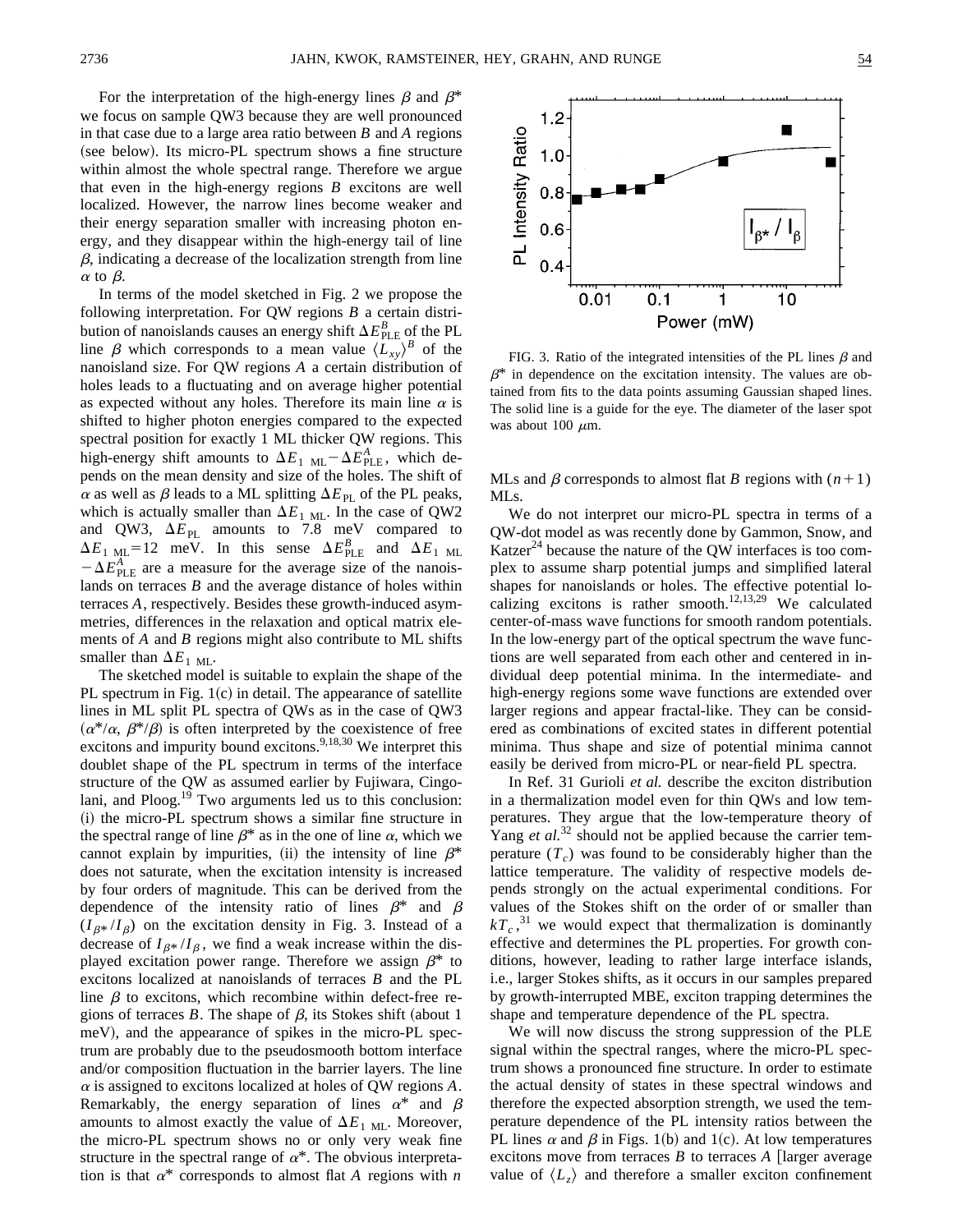

FIG. 4. Temperature dependence of the intensity ratios of PL lines  $\beta$  and  $\alpha$  (QW2) in (a) and of the lines  $(\beta + \beta^*)$  and  $(\alpha + \alpha^*)$  $(QW3)$  in (b). The intensity values are obtained from fits to the data points assuming two and four Gaussian shaped lines in  $(a)$  and  $(b)$ , respectively. The solid lines describe the relationship between the exponential temperature dependence and the respective activation energies  $E_a$ . The low-temperature limits  $(5 K)$  are marked by dotted lines at the right margin.

energy as on  $B$  before radiative recombination takes place. The transfer from *A* to *B*, however, is suppressed. Hence at low *T* the ratio  $I_{\beta}/I_{\alpha}$  does not agree with the ratio of the corresponding density of states.<sup>11</sup> When  $T$  is raised, the intensity of line  $\beta$  increases at the expense of the intensity of line  $\alpha$ . The Arrhenius plots of  $I_{\beta}/I_{\alpha}$  from QW2 and  $I_{\beta+\beta*}/I_{\alpha+\alpha*}$  from QW3 are drawn in Figs. 4(a) and 4(b), respectively. The logarithm of the intensity ratios shows a linear decrease with 1/*T* for the displayed temperature range, i.e.,

$$
I_{\beta}/I_{\alpha} \propto S_B/S_A * \exp(-E_a/kT),
$$

where  $S_B/S_A$  reflects the ratio of the density of states of the corresponding QW regions,  $E_a$  is the thermal activation energy, and *k* is Boltzmann's constant. The slope of the straight lines in Figs. 4(a) and 4(b) corresponds to values of  $E_a$  of 4.4 and 5.2 meV, respectively. This is consistent with the fact that these activation energies should be smaller than  $\Delta E_{1 \text{ ML}}$ . Extrapolating these straight lines to infinite *T*,  $S_B/S_A$  is estimated to be about 1 for QW2 and 10 for QW3. In this estimate we have neglected the proportionality factor, because the absorption strengths of regions *A* and *B* are expected to be nearly the same. Hence in Fig.  $1(b)$  the PLE signal at the position of  $\alpha$  should be as large as that at the position of  $\beta$ , but it is actually only  $\frac{1}{10}$  of the expected value. In the case of  $QW3$  [Fig. 1(c)] the PLE signal is almost zero at the position of  $\alpha$ , where we could expect about  $\frac{1}{10}$  of the PLE signal measured for  $\beta$ .

The strong suppression of the PLE signal can be understood in terms of exciton localization at interface defects as discussed above. Excitons, which are excited resonantly at the almost defect-free regions of terraces *B* during the wavelength scan of the PLE measurement, are only localized weakly. Therefore some of them are able to move to QW regions *A* and have sufficient excess energy to find the very deep minima  $A_{\text{det}}$  representing the detection energy  $E_{\text{det}}$  of the PLE. Thus they contribute to the PLE signal. However, excitons, which are resonantly excited within QW regions *A*, are in general strongly localized<sup>22,33</sup> and not able to move to other QW regions, especially to regions  $A_{\text{det}}$ . Hence the intensity of the PLE signal is suppressed and does not necessarily correspond to the absorption strength in this spectral range. Note that in the low-temperature case of Fig. 1 the PLE signal is strongly suppressed only in energy regions showing clear spikes in the micro-PL spectrum. This suppression is less pronounced at higher temperatures, and PLE is expected to be a measure for the optical density of states (absorption). The fact that we find an Arrhenius behavior above  $\approx$  40 K (cf. Fig. 4) indicates that such "kinetic" suppression of PLE is no longer effective at this temperature.

#### **IV. SUMMARY AND CONCLUSIONS**

In conclusion, we compared PL, micro-PL, and PLE spectra of thin GaAs/Al<sub>x</sub>Ga<sub>1-x</sub>As single QWs fabricated under different conditions by growth-interrupted MBE. At low temperatures excitons are localized at interface defects of different lateral sizes. Therefore the PL spectrum consists actually of a certain distribution of very narrow lines. This distribution is related to an interface roughness on a length scale smaller than the exciton Bohr radius. Its average energy shift with respect to the PLE spectrum is a measure for the average defect size. Moreover, the splitting of the PL spectrum into two main lines indicates an additional variation of the mean QW thickness on a length scale larger than  $R_B$ . The low- and high-energy PL lines include the strongly and weakly localized excitons, respectively. In this sense, the two different splittings of PL spectra (fine structure  $\leq 0.1-0.2$ ) meV, ML splitting  $\leq 1-10$  meV) reflect two components of the interface roughness, which differ in their lateral length scale. Therefore it should be possible to extract detailed information about the real interface structure, when exciton localization at interface defects is effective. An additional consequence of this kind of exciton localization is the strong suppression of the PLE signal within the low-energy part of the PL spectrum, which is therefore not necessarily a measure for the absorption strength or an indication for impurityrelated PL of QWs.

## **ACKNOWLEDGMENTS**

We would like to thank J. Menniger, R. Zimmermann, and F. Gro $\beta$ e for helpful discussions. Part of this work was performed within the framework of the Sfb 296 of the Deutsche Forschungsgemeinschaft.